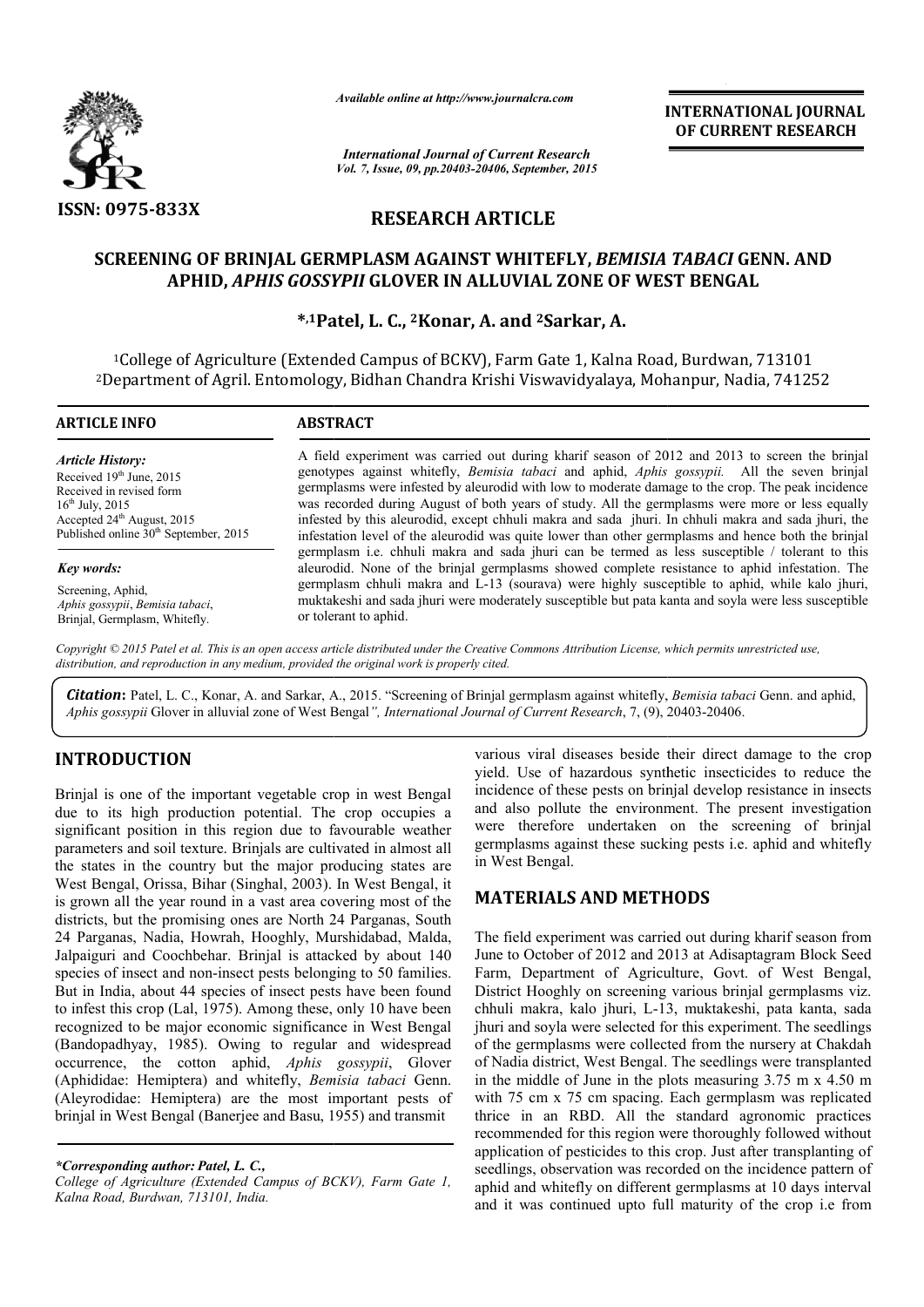fourth week of June to third week of October. The population of aphid and whitefly was recorded from one upper, one middle and one lower leaves of 10 plants in each plot, selected at random. The yield of marketable fruits was also noted during respective harvesting periods in each plot. Thus the data obtained were categorically transformed (Gomez and Gomez, 1984) and subjected to statistical analysis.

## RESULTS AND DISCUSSION

### Incidence pattern of whitefly on different brinjal germplasms

In both the years of 2012 and 2013, the infestation of whitefly was started just after transplanting of seedling of all the brinjal germplasms, except sada jhuri and soyla during 2013, where the infestation was appeared in mid and early July, respectively (Table 1).

The pest remained active in the field throughout the entire period of investigation. Then the level of infestation was gradually increased and attained the peak during August in all cases, except kalo jhuri, where it was found in early September during 2013. During 2012, in muktakeshi, two peaks of population of the pest were found. The first one was during end July while the second one was in late August and the second peak was slightly higher than the first one. During 2012, maximum population of aleurodid was noted per 30 leaves in pata kanta (38.77) which was followed by soyla (38.55), muktakeshi (35.88), L-13 (29.11), kalo jhuri (28.99), chhuli makra (18.55) and sada jhuri (17.44). During 2013, the highest population was obtained in muktakeshi (46.66) which was followed by pata kanta (37.22), soyla (36.77), kalo jhuri (29.44), chhuli makra (22.99) and sada jhuri (15.99). The mean whitefly population per 30 leaves was found highest in soyla (28.99) succeded by muktakeshi (23.55), pata kanta (22.55), L-13 (18.49), kalo jhuri (16.69), sada jhuri (11.85) and chhuli makra (11.38) during 2012 while in 2013 it was recorded

Table 1. Population dynamics of whitefly on different brinjal germplasm during 2012 and 2013 at Adisaptagram Block Seed Farm, Hooghly, W.B. (Mean of three replications)

| Different germplasm | Population of whitefly on different months of observation (mean of three observation/month) |          |         |         |         |         |           |         |         |         |       | Mean population |
|---------------------|---------------------------------------------------------------------------------------------|----------|---------|---------|---------|---------|-----------|---------|---------|---------|-------|-----------------|
|                     | June                                                                                        |          | July    |         | August  |         | September |         | October |         |       |                 |
|                     | 2012                                                                                        | 2013     | 2012    | 2013    | 2012    | 2013    | 2012      | 2013    | 2012    | 2013    | 2012  | 2013            |
| Chhuli makra        | 5.66                                                                                        | 0.0(0.0) | 12.11   | 8.22    | 18.55   | 22.99   | 11.88     | 21.77   | 1.67    | 8.49    | 11.38 | 14.66           |
|                     | (13.25)                                                                                     |          | (19.88) | (15.96) | (25.11) | (28.42) | (19.64)   | (27.55) | (2.81)  | (16.23) |       |                 |
| Kalo jhuri          | 4.66                                                                                        | 3.66     | 17.11   | 14.22   | 28.99   | 29.44   | 15.88     | 30.22   | 4.83    | 13.50   | 16.69 | 21.02           |
|                     | (12.13)                                                                                     | (10.48)  | (23.85) | (21.59) | (32.32) | (32.62) | (22.94)   | (33.63) | (11.11) | (21.0)  |       |                 |
| L-13 (Sourava)      | 7.33                                                                                        | 5.33     | 17.22   | 14.88   | 29.11   | 34.77   | 18.11     | 26.44   | 10.66   | 9.66    | 18.49 | 21.08           |
|                     | (15.26)                                                                                     | (13.11)  | (23.78) | (21.96) | (31.71) | (35.87) | (24.87)   | (30.61) | (18.47) | (17.52) |       |                 |
| Muktakeshi          | 8.66                                                                                        | 8.66     | 25.11   | 20.66   | 35.88   | 46.66   | 23.44     | 37.12   | 10.33   | 18.46   | 23.55 | 29.85           |
|                     | (16.51)                                                                                     | (16.65)  | (29.61) | (26.67) | (35.56) | (42.97) | (28.45)   | (37.31) | (18.22) | (24.89) |       |                 |
| Pata Kanta          | 6.33                                                                                        | 6.33     | 23.33   | 16.33   | 38.77   | 37.22   | 19.33     | 24.44   | 9.10    | 11.16   | 22.55 | 21.88           |
|                     | (13.97)                                                                                     | (14.20)  | (28.51) | (23.29) | (38.18) | (37.40) | (25.68)   | (29.21) | (18.01) | (18.94) |       |                 |
| Sada jhuri          | 3.66                                                                                        | 0.0(0.0) | 14.77   | 4.99    | 17.44   | 15.99   | 10.88     | 11.44   | 4.67    | 3.83    | 11.85 | 8.74            |
|                     | (10.48)                                                                                     |          | (21.86) | (10.18) | (24.28) | (23.21) | (18.72)   | (19.20) | (11.01) | (10.43) |       |                 |
| Soyla               | 12.66                                                                                       | 0.0(0.0) | 38.11   | 11.55   | 38.55   | 36.77   | 28.11     | 33.33   | 10.50   | 13.49   | 28.99 | 22.66           |
|                     | (20.55)                                                                                     |          | (37.83) | (19.03) | (38.15) | (37.09) | (28.30)   | (35.03) | (18.20) | (21.04) |       |                 |

### Source of variation

|               |      | Date of observation |      | Varietv | Date of observation x Variety |      |  |
|---------------|------|---------------------|------|---------|-------------------------------|------|--|
|               | 2012 | 2013                | 2012 | 2013    | 2012                          | 2013 |  |
| SEM $(\pm)$   | l.30 | .27                 | LOO. | 0.97    | 3.45                          | 3.36 |  |
| $CD (p=0.05)$ | 3.03 | 2.96                | າ າາ | 2.26    | NS                            | NS   |  |

\*Figures in parenthesis are logarithmic transformed values

Table 2. Population dynamics of aphid on different brinjal germplasm during 2012 and 2013 at Adisaptagram Block Seed Farm, Hooghly, W.B. (Mean of three replications)

| Different germplasm | Population of whitefly on different months of observation (mean of three observation/month) |          |          |           |        |        |         |        |        |        |        | Mean population |
|---------------------|---------------------------------------------------------------------------------------------|----------|----------|-----------|--------|--------|---------|--------|--------|--------|--------|-----------------|
|                     | July<br>June                                                                                |          | August   | September |        |        | October |        |        |        |        |                 |
|                     | 2012                                                                                        | 2013     | 2012     | 2013      | 2012   | 2013   | 2012    | 2013   | 2012   | 2013   | 2012   | 2013            |
| Chhuli makra        | 12.33                                                                                       | 28.66    | 92.88    | 121.22    | 347.33 | 216.55 | 315.11  | 334.77 | 88.66  | 181.99 | 204.63 | 200.85          |
|                     | (1.09)                                                                                      | (1.43)   | (1.88)   | (2.04)    | (2.52) | (2.32) | (23.49) | (2.51) | (1.96) | (2.19) |        |                 |
| Kalo jhuri          | 7.66                                                                                        | 0.0(0.0) | 93.22    | 62.32     | 331.22 | 239.88 | 197.55  | 352.11 | 26.99  | 124.67 | 167.38 | 184.33          |
|                     | (0.87)                                                                                      |          | (1.92)   | (1.65)    | (2.51) | (2.37) | (2.27)  | (2.54) | (1.77) | (2.03) |        |                 |
| L-13 (Sourava)      | 0.0(0.0)                                                                                    | 34.33    | 124.66   | 177.88    | 420.88 | 234.0  | 346.44  | 305.22 | 110.99 | 177.49 | 241.49 | 211.72          |
|                     |                                                                                             | (1.52)   | (1.98)   | (79.78)   | (2.61) | (2.36) | (2.53)  | (2.48) | (2.01) | (2.21) |        |                 |
| Muktakeshi          | 0.0(0.0)                                                                                    | 0.0(0.0) | 22.87    | 13.78     | 214.44 | 191.44 | 275.55  | 321.55 | 56.50  | 92.99  | 137.63 | 147.19          |
|                     |                                                                                             |          | (0.61)   | (0.53)    | (2.31) | (2.25) | (2.42)  | (2.50) | (1.67) | (1.89) |        |                 |
| Pata Kanta          | 0.0(0.0)                                                                                    | 0.0(0.0) | 0.0(0.0) | 5.55      | 43.66  | 87.33  | 110.99  | 151.11 | 14.67  | 37.99  | 41.11  | 67.33           |
|                     |                                                                                             |          |          | (0.41)    | (1.17) | (1.90) | (2.01)  | (2.17) | (0.73) | (1.43) |        |                 |
| Sada jhuri          | 0.0(0.0)                                                                                    | 0.0(0.0) | 62.99    | 31.55     | 237.11 | 139.55 | 165.66  | 211.66 | 45.01  | 113.0  | 123.94 | 131.19          |
|                     |                                                                                             |          | (1.68)   | (1.07)    | (2.36) | (2.12) | (2.25)  | (2.44) | (1.53) | (1.98) |        |                 |
| Soyla               | 0.0(0.0)                                                                                    | 0.0(0.0) | 0.0(0.0) | 0.0       | 105.22 | 103.66 | 197.44  | 218.88 | 71.98  | 57.16  | 90.02  | 90.16           |
|                     |                                                                                             |          |          | (0.0)     | (1.98) | (1.97) | (2.28)  | (2.33) | (1.82) | (1.68) |        |                 |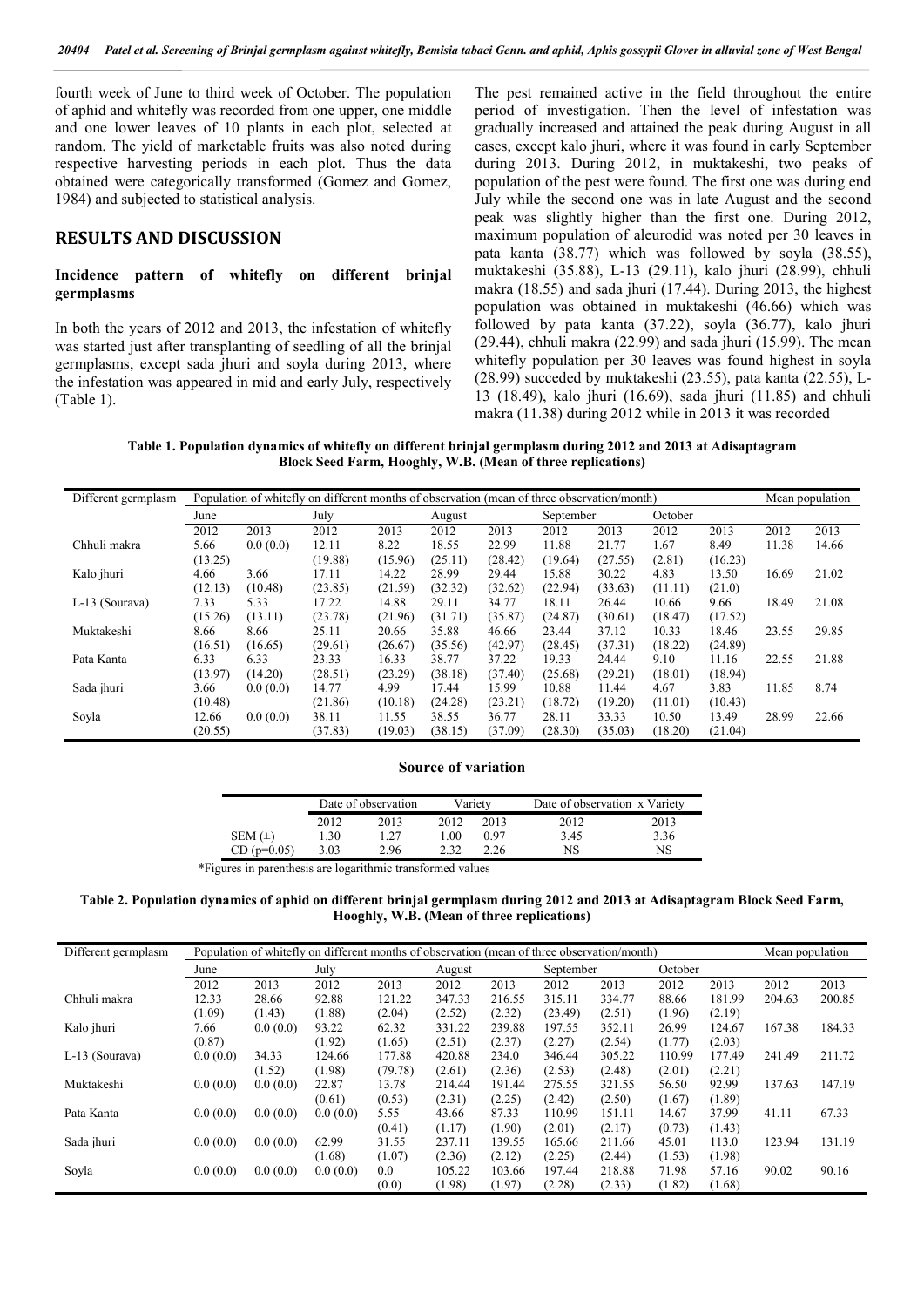#### Source of variation

|               |      | Date of observation | Varietv |      | Date of observation x Variety |      |  |
|---------------|------|---------------------|---------|------|-------------------------------|------|--|
|               | 2012 | 2013                | 2012    | 2013 | 2012.                         | 2013 |  |
| $SEm (\pm)$   | 0.03 | 0.02                | 0.02    | 0.02 | 0.08                          | 0.06 |  |
| $CD (p=0.05)$ | 0.07 | 0.06                | 0.05    | 0.04 | 0.18                          | 0.15 |  |

\*Figures in parenthesis are angular transformed values

Table 3. Yield of different brinjal germplasms during 2012 & 2013

| Different germplasms |            | Number of fruits per plant |        |              | Percentage<br>marketable fruits | of    | fruits | Percentage of unmarketable | Total vield (t/ha) |       |
|----------------------|------------|----------------------------|--------|--------------|---------------------------------|-------|--------|----------------------------|--------------------|-------|
|                      | Marketable |                            |        | Unmarketable |                                 |       |        |                            |                    |       |
|                      | 2012       | 2013                       | 2012   | 2013         | 2012                            | 2013  | 2012   | 2013                       | 2012               | 2013  |
| Chhuli makra         | 294.33     | 319.33                     | 187.66 | 204.66       | 56.97                           | 57.63 | 43.03  | 42.37                      | 14.60              | 13.95 |
|                      | (2.47)     | (2.50)                     | (2.27) | (2.31)       |                                 |       |        |                            |                    |       |
| Kalo jhuri           | 518.66     | 561.33                     | 338.66 | 321.33       | 62.06                           | 61.03 | 37.94  | 38.97                      | 13.61              | 14.31 |
|                      | (2.71)     | (2.75)                     | (2.53) | (2.50)       |                                 |       |        |                            |                    |       |
| L-13 (Sourava)       | 553.33     | 510.66                     | 217.0  | 231.66       | 69.12                           | 66.53 | 30.88  | 33.47                      | 24.49              | 26.03 |
|                      | (2.74)     | (2.71)                     | (2.33) | (2.36)       |                                 |       |        |                            |                    |       |
| Muktakeshi           | 256.66     | 235.66                     | 208.33 | 182.33       | 53.71                           | 54.54 | 46.29  | 45.46                      | 15.91              | 15.75 |
|                      | (2.42)     | (2.37)                     | (2.31) | (2.25)       |                                 |       |        |                            |                    |       |
| Pata Kanta           | 331.33     | 357.00                     | 146.33 | 172.33       | 67.61                           | 69.04 | 32.39  | 30.96                      | 17.03              | 17.35 |
|                      | (2.52)     | (2.55)                     | (2.16) | (2.23)       |                                 |       |        |                            |                    |       |
| Sada jhuri           | 543.33     | 517.33                     | 452.66 | 416.66       | 54.56                           | 58.83 | 45.44  | 41.17                      | 8.78               | 9.06  |
|                      | (2.73)     | (2.71)                     | (2.65) | (2.61)       |                                 |       |        |                            |                    |       |
| Soyla                | 229.66     | 246.00                     | 158.66 | 171.33       | 59.17                           | 57.91 | 40.83  | 42.09                      | 11.38              | 12.72 |
|                      | (2.36)     | (2.39)                     | (2.19) | (2.22)       |                                 |       |        |                            |                    |       |
| SEM $(\pm)$          | 0.04       | 0.01                       | 0.06   | 0.02         | ٠                               |       |        |                            |                    |       |
| $CD (p=0.05)$        | 0.09       | 0.02                       | 0.14   | 0.05         |                                 |       |        |                            |                    |       |

maximum in muktakeshi (29.85) and then in soyla (22.66), pata kanta (21.88), L-13 (21.08), kalo jhuri (21.02), chhuli makra (14.66) and sada jhuri (8.74). The results of both years of study revealed infestation ability of white fly against all the seven germplasms throughout the entire period of study. The peak period of incidence of aleurodid was recorded during August. Chhuli makra and sada jhuri were recorded as less susceptible or tolerant; kalo jhuri, L-13 and pata kanta were moderately susceptible and muktakeshi and soyla were highly susceptible to this aleurodid. It may be concluded that in chhuli makra and sada jhuri, the infestation of the aleurodid was quite lower than other brinjal germplasms and hence both the germplasms were recorded as tolerant to whitefly. The findings of Balaji and Veeravel (1995), Ghosh and Senapati (2001) and Singh *et. al.* (2002) also more or less corroborated with the results of the present investigation.

### Incidence pattern of aphid on different brinjal germplasm

During 2012, the infestation of aphid was first observed in chhuli makra and kalo jhuri during end June, while in pata kanta and soyla, it was appeared quite later, i.e. in between early to mid August (Table 2). The aphid infestation was initiated during early July in L-13 and sada jhuri while during end July in muktakeshi. Then population of aphid was gradually increased and reached its peak in between mid August and mid September. During 2012, the highest aphid infestation was recorded in L-13 (420.88 per 30 leaves), followed by chhuli makra (347.33), kalo jhuri (331.22), muktakeshi (275.55), sada jhuri (237.11), soyla (197.44) and pata kanta (110.99). Then the population of aphids started to decline. During 2013, the aphids was also first appeared in end June in Chhuli makra and L-13, while in others, it was

observed within July, except soyla, where its infestation was initiated in early August (Table 2). Two peak population of aphid were recorded on brinjal germplasms except muktakeshi, pata kanta and soyla. The first one was during early August while the second one was in between mid to end September, which was quite higher than the first one. In muktakeshi, pata kanta and soyla, one peak population of aphid was noted during mid September. The highest population of the pest was observed in kalo jhuri (352.11), which was succeded by chhuli makra (334.77), muktakeshi (321.55), L-13 (305.22), soyla (218.88), sada jhuri (211.66) and pata kanta (151.11). During both years of study, the highest mean aphid population was recorded in L-13 (211.72-241.49/30 leaves), followed by chhuli makra (200.85-204.63), kalo jhuri (167.38-184.33), muktakeshi (137.63-147.19), sada jhuri (123.94-131.19), soyla (90.02- 90.16) and pata kanta (41.11-67.33). It is evident from the results of both years of study that none of the brinjal germplasm showed complete resistance to aphid infestation. The population of aphid remained higher during August to September, irrespective of various germplasms, when temperature ranged from 24.40-34.70 $^{0}$  C, RH- 70.30-99.10 %, rainfall 1.90-24.00 mm, sunshine duration 2.70-8.30 h and wind speed 0.50-1.90 km/h.

Chhuli makra and L-13 brinjal germplasms were highly preferred by aphid in both years and these two germplasms are highly susceptible to the pest. Ghosh and Senapati (2001) also recorded moderate to high aphid infestation in L-13 (sourava). It can be concluded that chhuli makra and L-13 (sourava) were highly susceptible while kalo jhuri, muktakeshi and sada jhuri were moderately susceptible, but pata kanta and soyla were less susceptible to aphid infestation. The least infestation of aphid in pata kanta & soyla was may be due to presence of dense